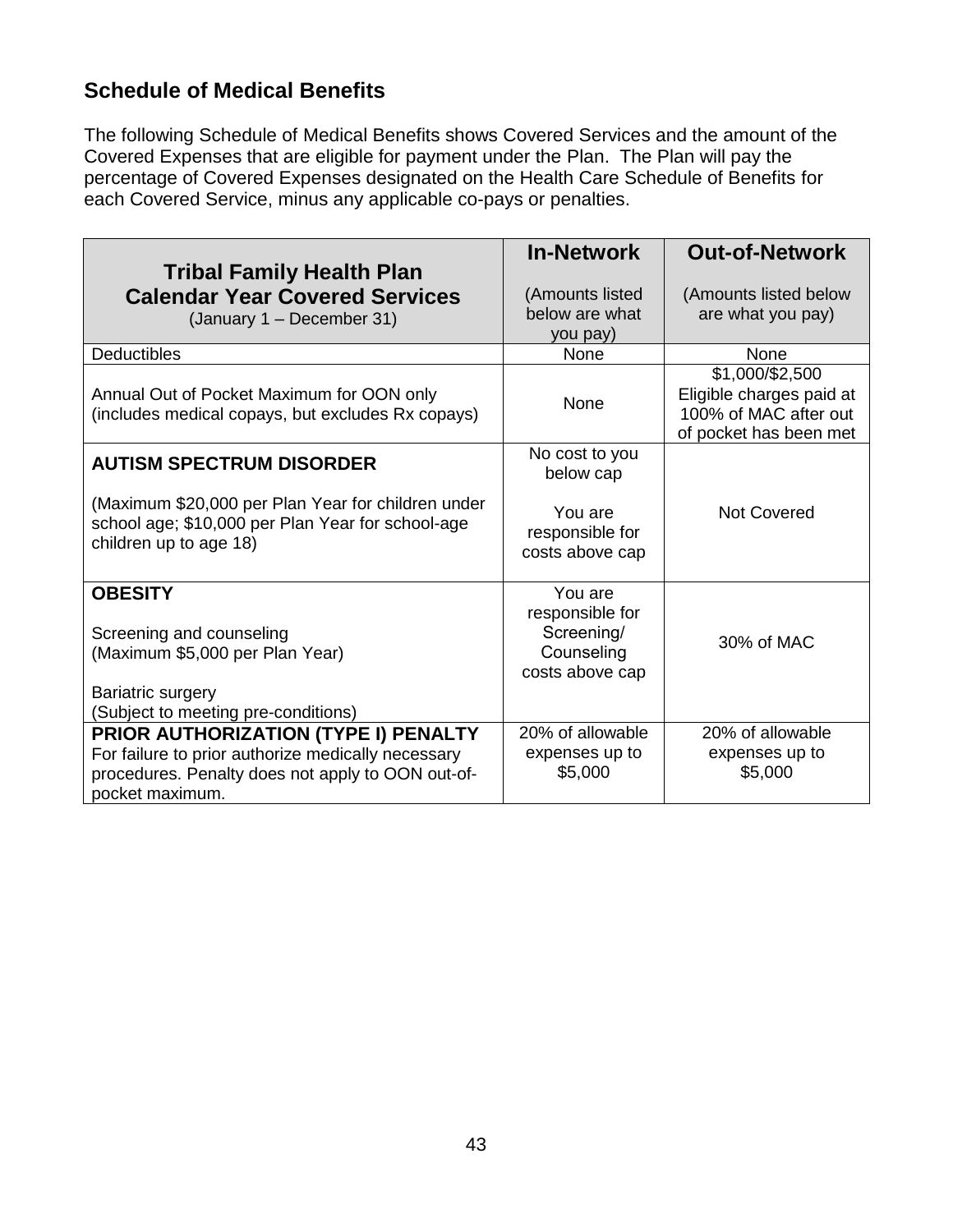|                                                                                                                                                                                                                                                                                                                                                                                                                                                                                                                                                                                                                                                                                                                                                                                                                                                                           | <b>In-Network</b>                             | <b>Out-of-Network</b>                      |
|---------------------------------------------------------------------------------------------------------------------------------------------------------------------------------------------------------------------------------------------------------------------------------------------------------------------------------------------------------------------------------------------------------------------------------------------------------------------------------------------------------------------------------------------------------------------------------------------------------------------------------------------------------------------------------------------------------------------------------------------------------------------------------------------------------------------------------------------------------------------------|-----------------------------------------------|--------------------------------------------|
| <b>Tribal Family Health Plan</b><br><b>Calendar Year Covered Services</b><br>(January 1 - December 31)                                                                                                                                                                                                                                                                                                                                                                                                                                                                                                                                                                                                                                                                                                                                                                    | (Amounts listed<br>below are what<br>you pay) | (Amounts listed below<br>are what you pay) |
| <b>PREVENTATIVE CARE</b><br>❖ Routine Physicals (1 per year)<br>Well Woman's Exam<br>❖<br>13 years and older, Pelvic Exam and<br>PAP Smear (1 per year)<br>❖ Routine Mammogram<br>Ages 40 and older: Annually<br>Ages $35 - 39$ : 1 baseline<br>$\bullet$<br>mammogram<br>Well Man's Exam Prostate cancer screening<br>❖<br>Age 40 and over: 1 annual exam<br>❖ Colorectal cancer screening<br>Age 40-50<br>1 annual exam<br>$\circ$<br>50 and over<br>1 annual blood test &<br>$\circ$<br>Sigmoidoscopy every 3 yrs.<br>1 colonoscopy every year<br>$\circ$<br>❖ Routine Immunizations (up to age 18)<br><b>Cervical Cancer Vaccine</b><br>(Up to age $26$ )<br><b>Pneumococcal Vaccine</b><br>(Age 65 and Older, 19-64 with<br>certain medical conditions)<br>Other Vaccines in accordance with<br>AMA guidelines<br>Routine Pediatric Care (Birth through age 18)<br>❖ | No cost to you                                | 30% of MAC                                 |
| <b>OUTPATIENT CARE</b><br>An * means Type I Prior Authorization is<br>Required                                                                                                                                                                                                                                                                                                                                                                                                                                                                                                                                                                                                                                                                                                                                                                                            |                                               |                                            |
| <b>Primary Care Office Visits</b><br>❖<br>* Urgent Care-Hospital Based*<br>❖ Walk-In Center (Non-Hospital associated)<br>❖ X-rays, Ultrasounds, CT, PET Scans, MRIs,<br>and SPECTS; Laboratory Tests and EKGs*<br>❖ Restorative Physical and Occupational<br>Therapy* (30 visits each, per Plan year<br>additional visits require approval for Medical<br>Necessity)<br>❖ Chiropractic Care, when deemed Medically<br>Necessary.* (Maximum 20 visits per Plan<br>year)<br>❖ Cardiac Rehabilitation* (up to 60 visits per<br>Plan year)                                                                                                                                                                                                                                                                                                                                    | No cost to you                                | 30% of MAC                                 |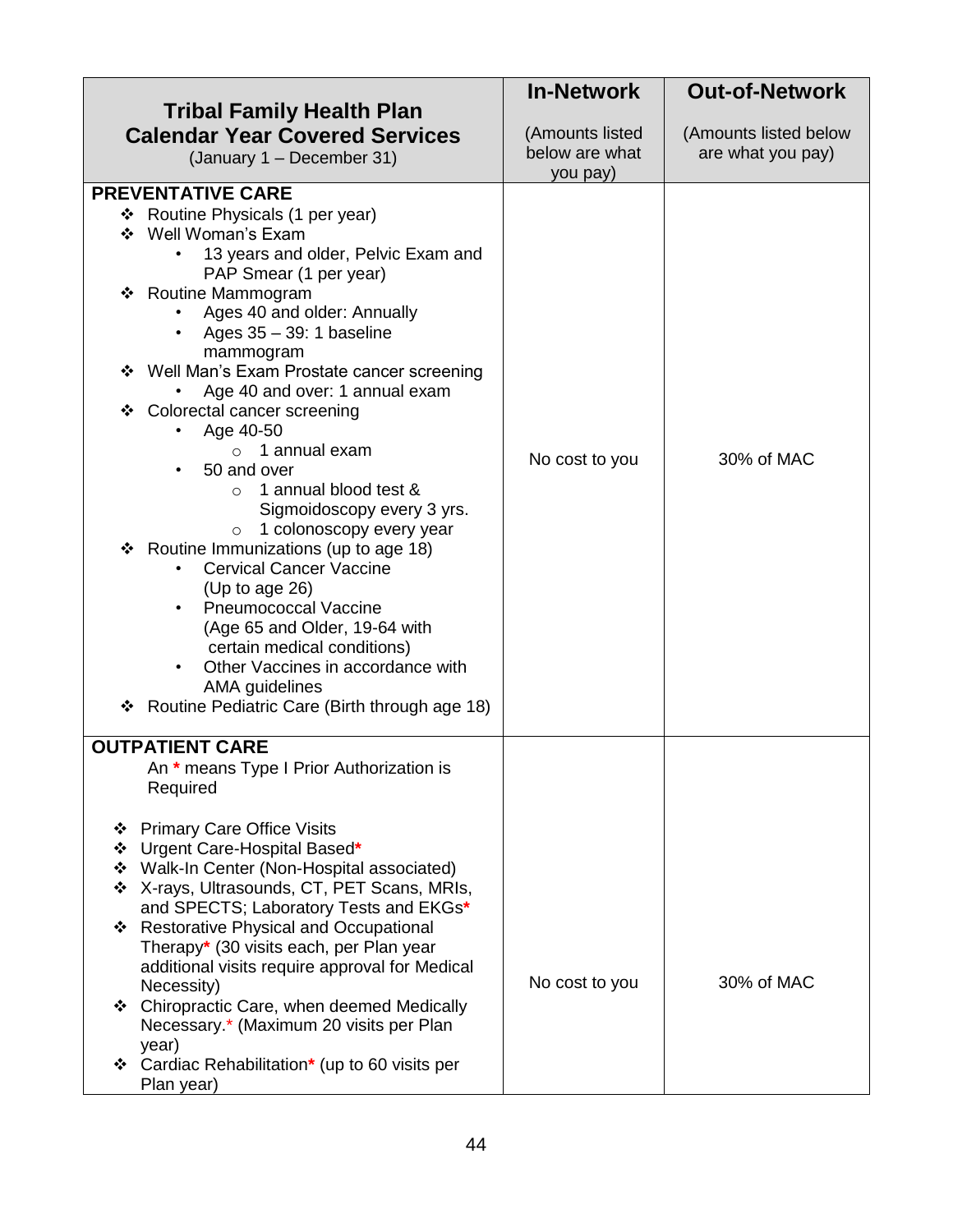|                                                                                            | <b>In-Network</b>                      | <b>Out-of-Network</b>                    |
|--------------------------------------------------------------------------------------------|----------------------------------------|------------------------------------------|
| <b>Tribal Family Health Plan</b>                                                           |                                        |                                          |
| <b>Calendar Year Covered Services</b>                                                      | (Amounts listed                        | (Amounts listed below                    |
| (January 1 - December 31)                                                                  | below are what<br>you pay)             | are what you pay)                        |
| ❖ Acupuncture; see definitions, when deemed                                                |                                        |                                          |
| medically necessary. (Maximum \$600 per                                                    |                                        |                                          |
| Plan year)                                                                                 |                                        |                                          |
| * Hypnosis/Hypnotherapy Services, when                                                     |                                        |                                          |
| deemed medically appropriate. Must be<br>provided by a licensed hypnotist. (Maximum        |                                        |                                          |
| \$500 per Plan year)                                                                       |                                        |                                          |
| ❖ Speech Therapy* must be physician approved                                               |                                        |                                          |
| and related to a sickness or injury occurring                                              |                                        |                                          |
| while covered under this Plan                                                              |                                        |                                          |
| ❖ Allergy Testing and Injections<br>❖ All outpatient surgery*                              |                                        |                                          |
|                                                                                            |                                        |                                          |
| <b>OUTPATIENT OR OFFICE SURGERY</b>                                                        |                                        |                                          |
| (Hospital-based services require Type I Prior                                              | No cost to you                         | 30% of MAC                               |
| Authorization)                                                                             |                                        |                                          |
| <b>CHEMOTHERAPY</b>                                                                        | No cost to you                         | 30% of MAC                               |
| <b>Type I Prior Authorization required</b>                                                 |                                        |                                          |
| <b>CONTRACEPTIVE MANAGEMENT- BIRTH</b><br><b>CONTROL</b>                                   | Schedule of Pharmacy Benefits (p. 68). | Covered under Pharmacy Benefit Plan. See |
| DIAGNOSTIC PROCEDURES (PERFORMED                                                           |                                        |                                          |
| IN HOSPITAL) NOTE: Services provided in a                                                  | No cost to you                         | 30% of MAC                               |
| Hospital based setting require Prior Authorization                                         |                                        |                                          |
|                                                                                            |                                        |                                          |
| <b>DIABETIC NUTRITIONAL COUNSELING</b>                                                     | No cost to you                         | 30% of MAC                               |
|                                                                                            |                                        |                                          |
| <b>DURABLE MEDICAL EQUIPMENT</b><br>NOTE: Some DME expenses may require Prior              | No cost to you                         | 30% of MAC                               |
| Authorization                                                                              |                                        |                                          |
| <b>HEARING AIDS</b>                                                                        |                                        |                                          |
| \$2000 Maximum every 36 months combined In and                                             | No cost to you                         | 30% of MAC                               |
| Out of Network                                                                             |                                        |                                          |
| <b>ORTHOTICS</b>                                                                           | No cost to you                         | 30% of MAC                               |
| ❖ Diabetics only<br><b>PRE-ADMISSION TESTING</b>                                           |                                        |                                          |
|                                                                                            | No cost to you                         | 30% of MAC                               |
| <b>SPECIALITY AND SECOND SURGICAL</b>                                                      | No cost to you                         | 30% of MAC                               |
| <b>OPINION</b>                                                                             |                                        |                                          |
| <b>EMERGENCY ROOM</b>                                                                      |                                        |                                          |
| ❖ Co-pay waived if admitted to the Hospital<br>NOTE: Hospital-based services require Prior | No cost to you<br>after \$75 co-pay    | \$75 co-pay                              |
| Authorization within 72 hours or 3 business                                                |                                        | plus 30% of MAC                          |
| days                                                                                       |                                        |                                          |
| <b>AMBULANCE SERVICE/</b>                                                                  | No cost to you                         | No cost to you after \$50                |
| <b>MEDICAL TRANSPORT</b>                                                                   | after \$50 co-pay                      | co-pay                                   |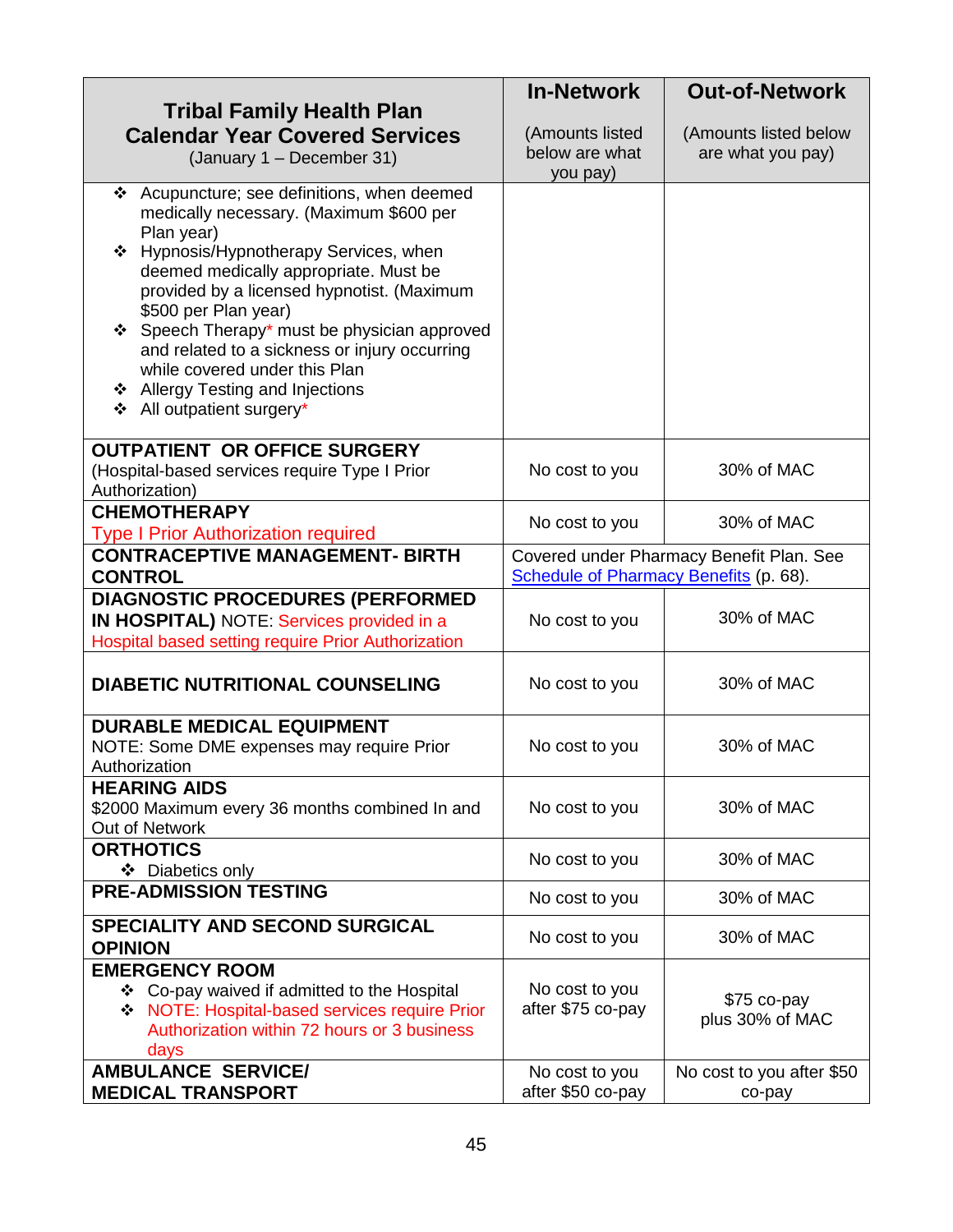|                                                                                   | <b>In-Network</b>                 | <b>Out-of-Network</b> |
|-----------------------------------------------------------------------------------|-----------------------------------|-----------------------|
| <b>Tribal Family Health Plan</b>                                                  |                                   |                       |
| <b>Calendar Year Covered Services</b>                                             | (Amounts listed<br>below are what | (Amounts listed below |
| (January 1 - December 31)                                                         | you pay)                          | are what you pay)     |
| PREGNANCY AND MATERNITY CARE                                                      |                                   |                       |
| ❖ Hospital Services                                                               |                                   |                       |
| ❖ Pre-Natal and Post-Natal Care                                                   |                                   |                       |
| ❖ Birthing Facility Fee<br>❖ Surrogacy                                            |                                   |                       |
| ❖ Infertility Services                                                            |                                   |                       |
|                                                                                   |                                   |                       |
| Prior Authorization is <b>NOT</b> Required for maternity                          |                                   |                       |
| stays that are 48 hours or less for a vaginal delivery                            | No cost to you                    | 30% of MAC            |
| or 96 hours or less for a Cesarean delivery.                                      | (\$15,000 cap for                 | (\$15,000 cap for     |
| If additional time in the Hospital is required for                                | Surrogate Mother)                 | Surrogate Mother)     |
| mother, baby, or both, these additional days MUST                                 |                                   |                       |
| BE CERTIFIED. For patients discharged in less than                                |                                   |                       |
| the authorized time, one follow-up home care visit                                |                                   |                       |
| will be considered medically appropriate and will                                 |                                   |                       |
| NOT require Prior Authorization.                                                  |                                   |                       |
| Type I Prior Authorization required for all other                                 |                                   |                       |
| admissions for complications arising from pregnancy.                              |                                   |                       |
| <b>INPATIENT CARE</b>                                                             |                                   |                       |
| Room and Board limited to 120 Days per cause                                      |                                   |                       |
| (semi-private room)                                                               | No cost to you                    | 30% of MAC            |
| ❖ Inpatient physician services<br>❖ Miscellaneous inpatient services and supplies |                                   |                       |
| <b>Type I Prior Authorization Type I Required</b>                                 |                                   |                       |
| <b>EXTENDED CARE FACILITIES</b>                                                   |                                   |                       |
| ❖ Skilled Nursing, Convalescent or Sub Acute                                      |                                   |                       |
| Facility                                                                          |                                   |                       |
| * Medical care only; no custodial care                                            | No cost to you                    | 30% of MAC            |
| * Limited to 365 days maximum per<br>confinement                                  |                                   |                       |
| <b>Type I Prior Authorization Required</b>                                        |                                   |                       |
| ORGAN AND TISSUE TRANSPLANT                                                       |                                   |                       |
| <b>Type I Prior Authorization Required</b>                                        | No cost to you                    | 30% of MAC            |
| <b>HOME HEALTHCARE</b>                                                            |                                   |                       |
| ❖ Limited to 120 days per calendar year                                           | No cost to you                    | 30% of MAC            |
| <b>Type I Prior Authorization Required</b>                                        |                                   |                       |
| <b>HOSPICE CARE</b><br><b>Type I Prior Authorization Required</b>                 | No cost to you                    | No cost to you        |
| <b>Remote Patient Monitoring</b>                                                  | No cost to you for                |                       |
| <b>Type I Prior Authorization Required</b>                                        | device;                           |                       |
|                                                                                   | You are                           | 30% of MAC            |
|                                                                                   | responsible for                   |                       |
|                                                                                   | subscriptions to                  |                       |
|                                                                                   | the extent                        |                       |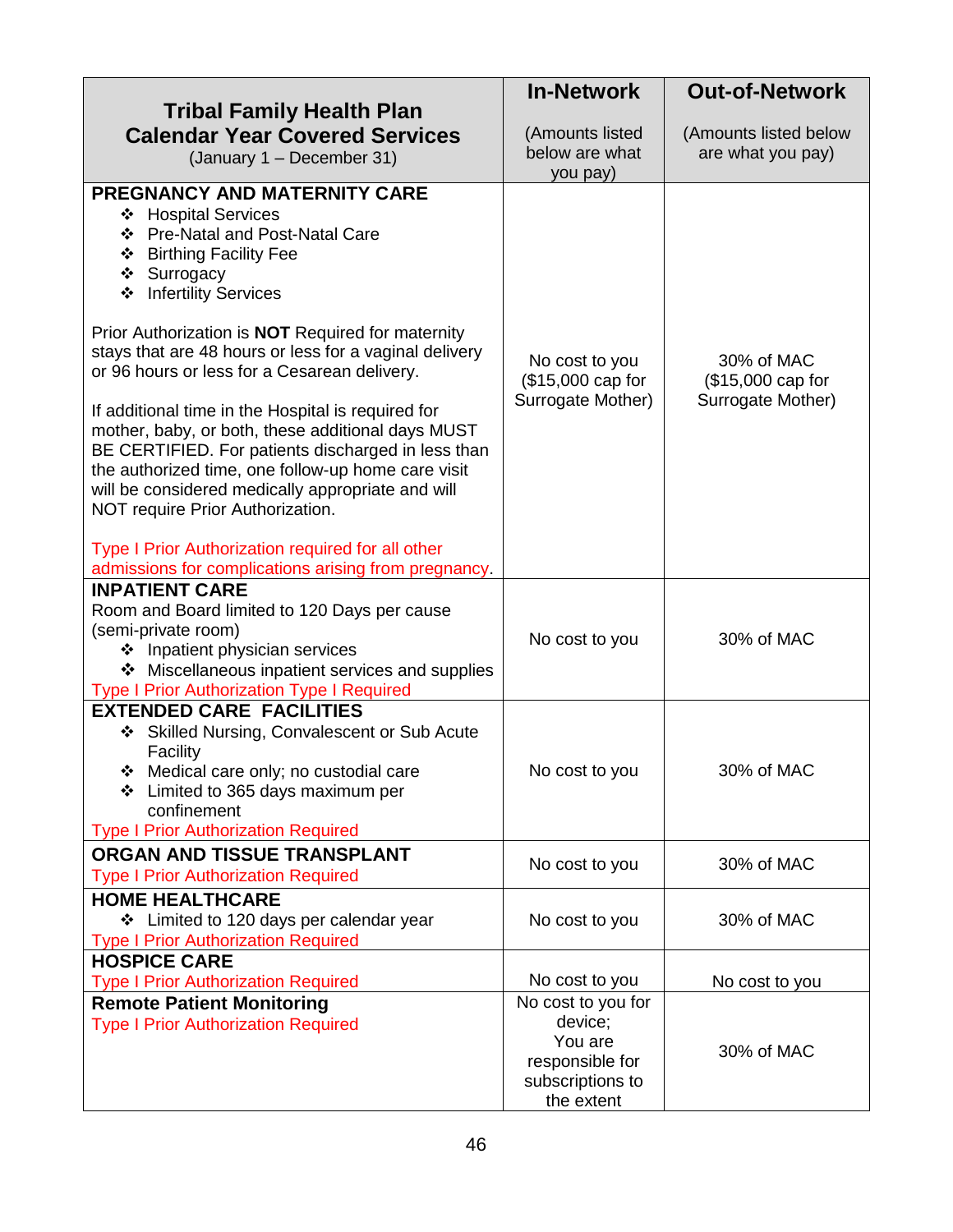| <b>Tribal Family Health Plan</b><br><b>Calendar Year Covered Services</b><br>(January 1 – December 31)                                                                                                                                                                                                                                                                                                                                                                       | <b>In-Network</b><br>(Amounts listed<br>below are what<br>you pay)                      | <b>Out-of-Network</b><br>(Amounts listed below<br>are what you pay)              |
|------------------------------------------------------------------------------------------------------------------------------------------------------------------------------------------------------------------------------------------------------------------------------------------------------------------------------------------------------------------------------------------------------------------------------------------------------------------------------|-----------------------------------------------------------------------------------------|----------------------------------------------------------------------------------|
|                                                                                                                                                                                                                                                                                                                                                                                                                                                                              | exceeding \$30 per<br>month                                                             |                                                                                  |
| <b>SMOKING CESSATION</b><br>❖ Four tobacco cessation counseling sessions<br>of at least 10 minutes each (including<br>telephone counseling, group counseling and<br>individual counseling) without prior<br>authorization; the American Cancer Society<br>(800-227-2345) can provide assistance in<br>locating counseling services in your area. All<br>Food and Drug Administration (FDA)-<br>approved tobacco cessation medications are<br>covered under Pharmacy Benefit. | No cost to you                                                                          | No cost to you                                                                   |
| <b>WIGS</b><br>When prescribed by a Physician as a<br>❖<br>prosthetic for hair loss due to permanent burn<br>Alopecia, Chemotherapy, or Radiation<br>therapy                                                                                                                                                                                                                                                                                                                 | No cost to you<br>The Plan will pay<br>for one wig per<br>year up to a \$500<br>maximum | 30% of MAC<br>The Plan will pay for one<br>wig per year up to a<br>\$500 maximum |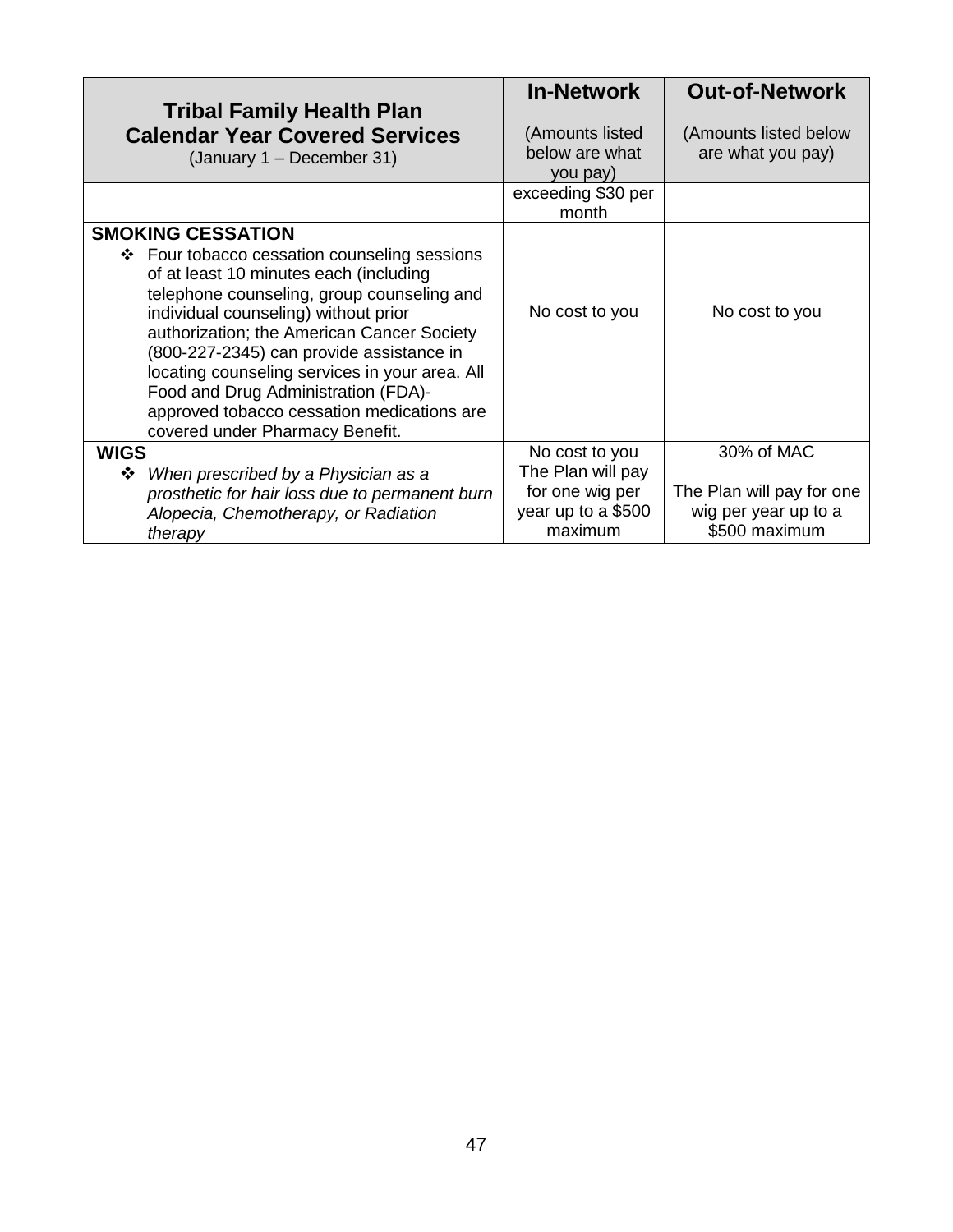# **Schedule of Mental Health/Alcohol/Substance Abuse Benefits**

| <b>Tribal Family Health Plan</b><br><b>Calendar Year Covered Services</b><br>(January 1 - December 31) | <b>In-Network</b>                          | <b>Out-of-Network</b>                      |  |
|--------------------------------------------------------------------------------------------------------|--------------------------------------------|--------------------------------------------|--|
|                                                                                                        | (Amounts listed below<br>are what you pay) | (Amounts listed below<br>are what you pay) |  |
|                                                                                                        |                                            |                                            |  |
|                                                                                                        | <b>MENTAL HEALTH BENEFIT</b>               |                                            |  |
| <b>OUTPATIENT TREATMENT</b>                                                                            | No cost to you                             | 30% of MAC                                 |  |
| <b>INPATIENT TREATMENT</b>                                                                             | No cost to you                             | 30% of MAC                                 |  |
| Limited to semi-private room rate                                                                      |                                            |                                            |  |
| <b>PARTIAL HOSPITAL AND INTENSIVE</b><br><b>OUTPATIENT</b>                                             | No cost to you                             | 30% of MAC                                 |  |
| <b>ALCOHOL / SUBSTANCE ABUSE BENEFIT</b>                                                               |                                            |                                            |  |
| <b>OUTPATIENT TREATMENT</b>                                                                            | No cost to you                             | 30% of MAC                                 |  |
| <b>INPATIENT TREATMENT</b>                                                                             | No cost to you                             | 30% of MAC                                 |  |
| Limited to semi-private room rate                                                                      |                                            |                                            |  |
| <b>PARTIAL HOSPITAL AND INTENSIVE</b><br><b>OUTPATIENT</b>                                             | No cost to you                             | 30% of MAC                                 |  |

#### **NOTE: ALL MENTAL HEALTH AND ALCOHOL/SUBSTANCE ABUSE TREATMENT THAT IS INPATIENT TREATMENT, PARTIAL HOSPITALIZATION OR INTENSIVE OUTPATIENT MUST HAVE PRIOR AUTHORIZATION**.

## **Limitations/Exclusions for Mental Health and Alcohol/ Substance Abuse Treatment**

Some Mental Health/Alcohol/Substance Abuse treatment is not covered under the Plan. If you have a question about whether a Mental Health/Alcohol/Substance Abuse service is covered, call Pequot Plus Health Benefit Services at 888-779-6872 to check. The Plan Administrator makes the final determination as whether the service in question is covered or are excluded under the Plan.

Services or treatments for the following are not covered by the Plan:

- Treatment for learning disabilities
- Educational, vocational and/or recreational services provided on an outpatient basis
- Treatment which is determined to be for the Plan Participant's personal growth or enrichment
- Autism, other than as provided in Section 11, Medical Plan Covered Services
- Court-ordered placement for mental health care or substance abuse
- Services for intellectual disability
- Any other treatment which is expressly excluded from the Plan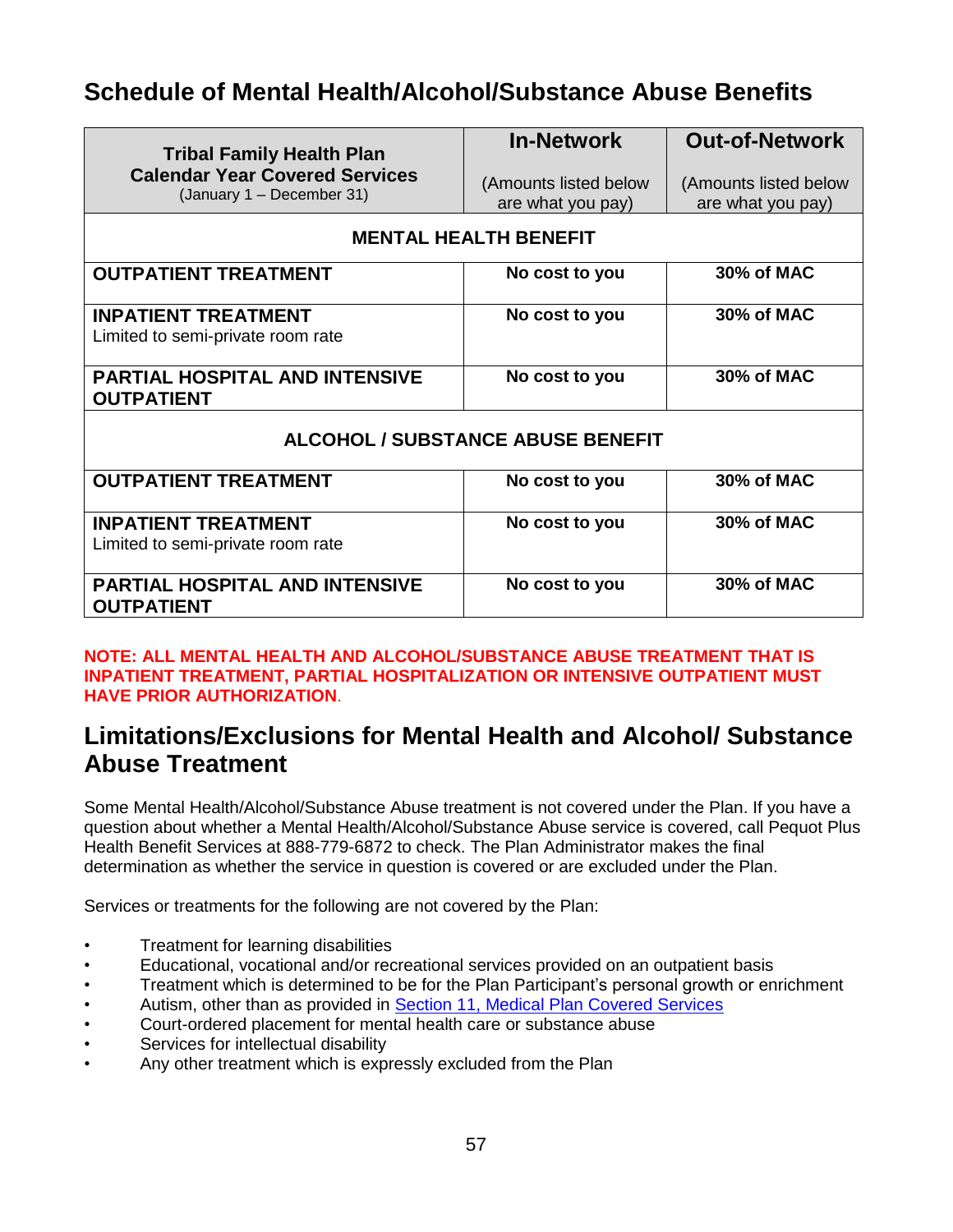Outpatient Substance Abuse Treatment Centers are facilities that are primarily engaged in providing detoxification and rehabilitation treatment for alcoholism and/or drug abuse where there is no facility confinement. Inpatient stays at these facilities are not covered by the Plan.

Substance Abuse Treatment Facilities are facilities providing continuous structured twenty-four (24) hour per day programs of inpatient treatment and rehabilitation for drug dependency or alcoholism. A Substance Abuse Treatment Facility must be licensed to provide this type of care by the state in which it operates and be approved by the Plan. The facility must be JCAHO accredited.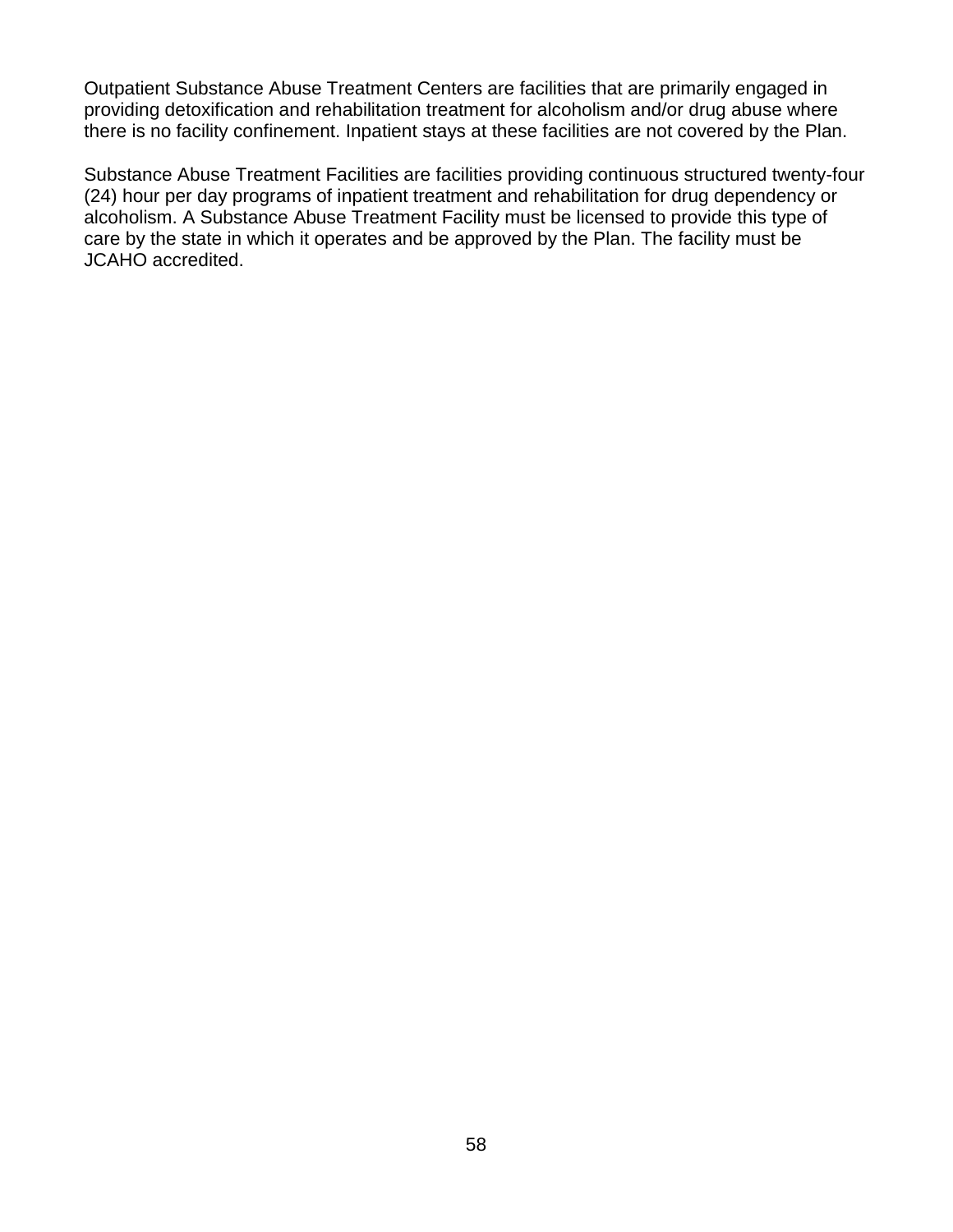# **SECTION 13: VISION BENEFITS** ❖❖❖❖

Eligibility, participation and enrollment requirements for the Plan's vision coverage are the same as for the Plan's health care coverage.

You and your Dependents can obtain eye care and vision services from any eye care provider. However, it is important for the Participant to ask the provider whether they accept health insurance coverage. If you choose to receive vision care from a Provider that does not accept insurance you must pay that Provider directly for all charges and then submit a claim for reimbursement to Pequot Plus Health Benefit Services. You will be reimbursed up to the maximum allowable amount authorized by the Plan.

#### **Schedule of Vision Benefits**

The following Schedule of Vision Benefits shows Covered Services and the amount of the Covered Expenses that are eligible for payment under the Plan.

| <b>Tribal Family Health Plan</b><br><b>Calendar Year Covered</b><br><b>Services</b><br>January 1 - December 31)                          | <b>Maximum</b><br><b>Benefit</b> | <b>Maximum</b><br><b>Frequency</b> |
|------------------------------------------------------------------------------------------------------------------------------------------|----------------------------------|------------------------------------|
| Eye Examination                                                                                                                          | \$150 per exam                   | 1 Exam per<br>12-month period      |
| Eyeglass Lenses                                                                                                                          | \$200 per set                    | 1 set per<br>12-month period       |
| Eyeglass Frames                                                                                                                          | \$100 per set                    | 1 set per<br>24-month period       |
| <b>Contact Lenses</b>                                                                                                                    | \$200                            | 1 set per<br>12-month period       |
| This benefit allows for either one (1) set of eyeglass lenses or one (1) set of contact<br>lenses – but not both – in a 12 month period. |                                  |                                    |

#### **Filing a Claim for Vision Benefits**

Filing a claim for Vision Benefits:

- 1. See your doctor or other vision care provider. Generally, your doctor, if they accept insurance, will submit your claim to the Plan.
- 2. If your Provider does not accept insurance, you must pay in full for all services received and file a claim with Pequot Plus Health Benefit Services. Your claim must include an itemized bill showing the name and address of the patient, the name of the Provider, the services rendered, and the amount paid.
- 3. The Plan will reimburse up to the maximum amount allowed for each Plan Year.

### **LASIK**

Refractive/laser eye surgery (LASIK) will be covered for refractive errors that are a result of an injury, surgery, or severe in nature as determined by the Claims Administrator. Surgery is also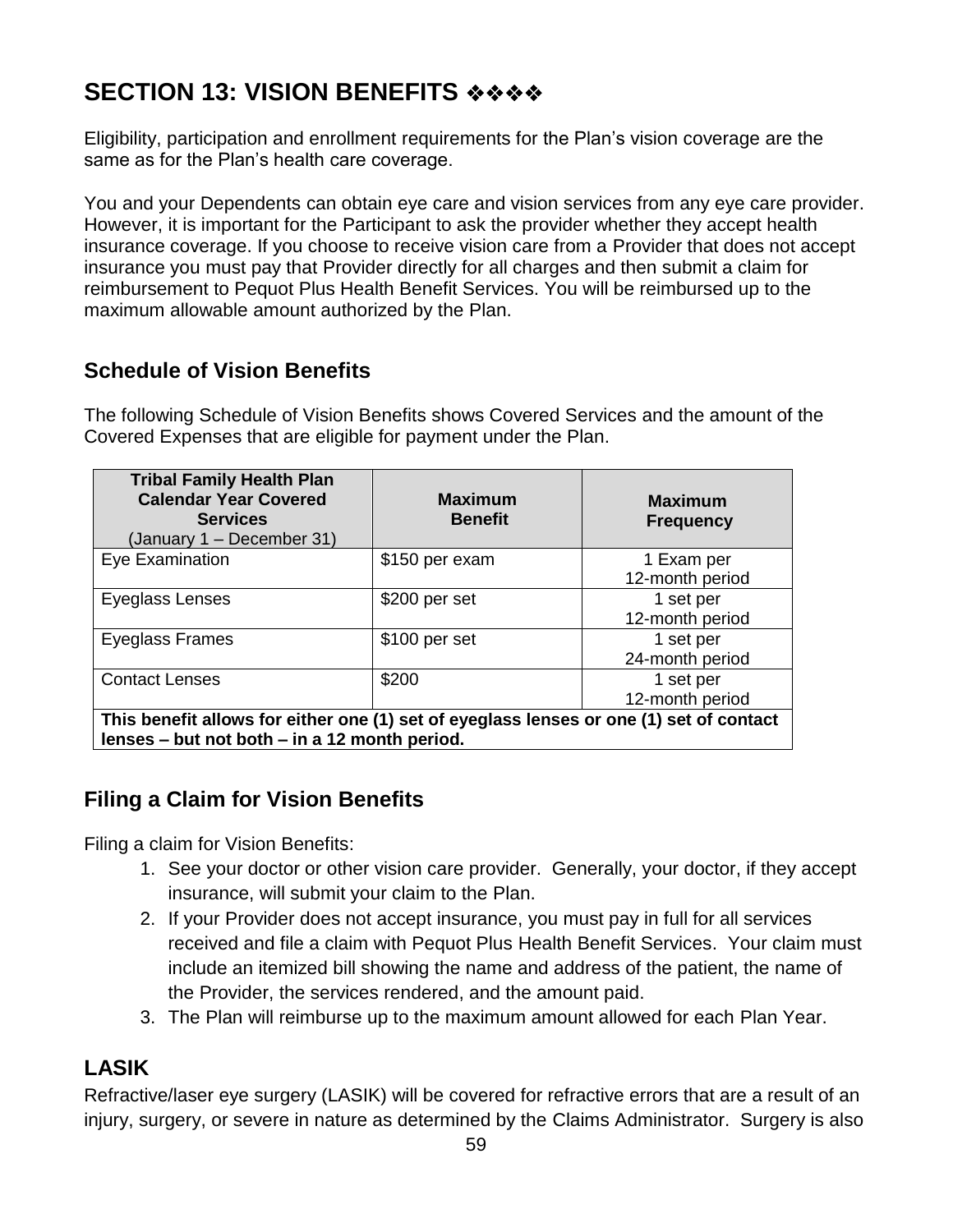covered if a patient is unable to wear glasses and contacts due to physical limitations (e.g., allergy, deformity, physical intolerance). Coverage for LASIK must be Medically Necessary and is subject to review by the Utilization Review Company.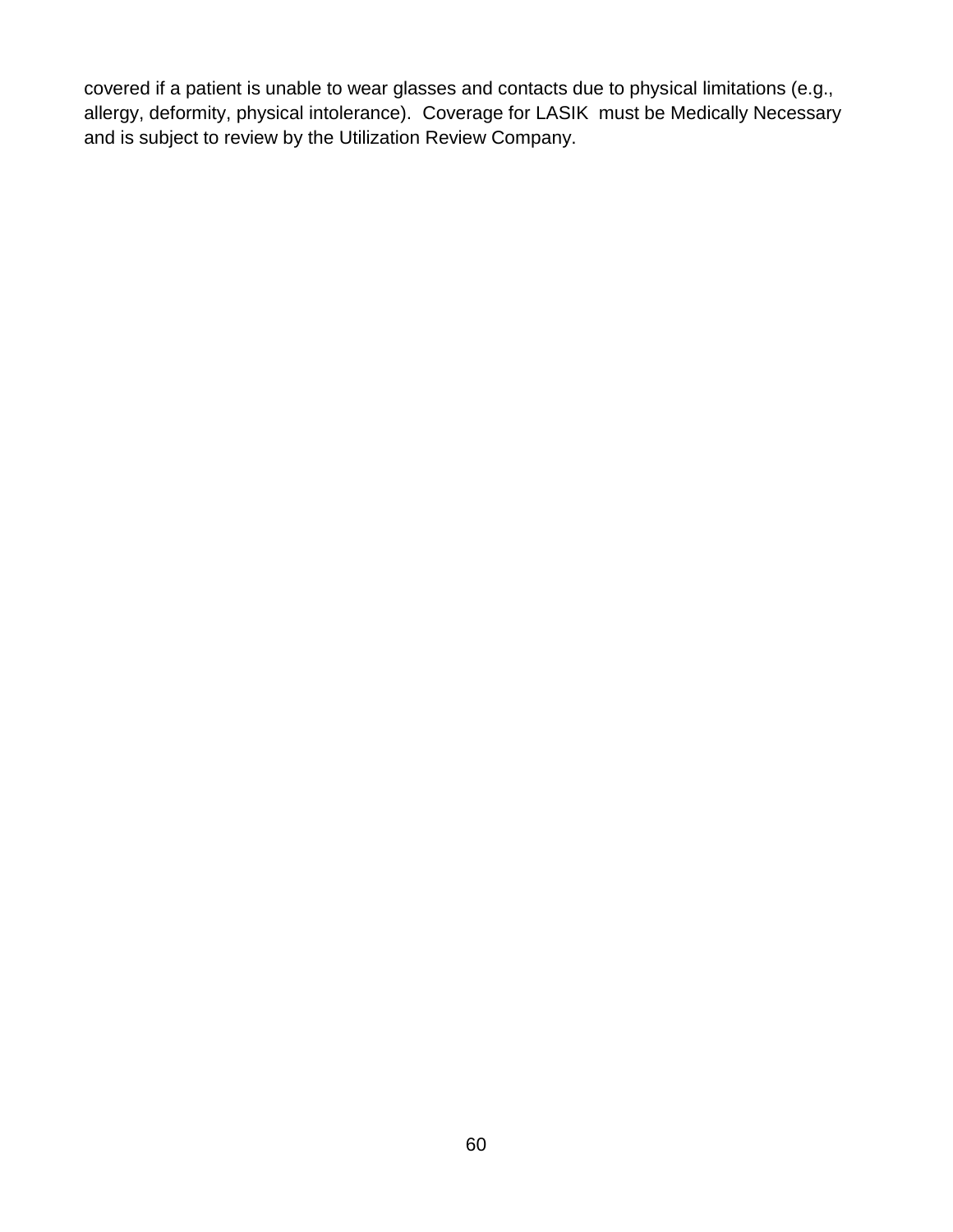#### **Schedule of Dental Benefits**

The following Schedule of Dental Benefits shows Covered Services and the amount of the covered expenses eligible for payment under the Plan. The percentages of covered expenses designated on the Schedule of Dental Benefits for listed Covered Services will be paid under the Plan minus any applicable co-pays or penalties.

| <b>Tribal Family Health Plan</b><br><b>Calendar Year Covered Services</b>                                                                                                                                                                                                                                                                                                                                                                                                                 | <b>In-Network</b>                               | <b>Out-of-Network</b>                                                             |
|-------------------------------------------------------------------------------------------------------------------------------------------------------------------------------------------------------------------------------------------------------------------------------------------------------------------------------------------------------------------------------------------------------------------------------------------------------------------------------------------|-------------------------------------------------|-----------------------------------------------------------------------------------|
| (January 1 - December 31)                                                                                                                                                                                                                                                                                                                                                                                                                                                                 | (Amounts listed<br>below are what you<br>pay)   | (Amounts listed below are<br>what you pay)                                        |
| <b>Deductibles</b>                                                                                                                                                                                                                                                                                                                                                                                                                                                                        | <b>None</b>                                     | None                                                                              |
| <b>Annual Benefit Limitation</b>                                                                                                                                                                                                                                                                                                                                                                                                                                                          |                                                 | \$5,000 per individual                                                            |
| <b>Preventive and Diagnostic</b><br>Routine Oral Exams - once every 6 months<br>Cleanings - once every 6 months<br>$\bullet$<br>Fluoride - one treatment every 6 months<br>$\bullet$<br>Bitewing X-rays - one set of 2 or 4 films every<br>$\bullet$<br>12 months<br>Panorex - once every 3 years<br>$\bullet$<br>Full mouth series of x-rays - once every 3 years<br>$\bullet$<br>Periapical X-rays<br>$\bullet$<br>Space Maintainers - one per space to age 16<br><b>Emergency Exam</b> | No cost to you,<br>subject to annual<br>maximum | 100% of Dental Fee<br>Schedule<br>Participant pays amount<br>over<br>Fee Schedule |
| Restorative Benefits: (subject to frequency<br>limits)<br>Fillings<br>Root Canals (Endodontic)<br>$\bullet$<br><b>Oral Surgery</b><br>$\bullet$<br>Periodontal Surgery/treatment<br>Denture Relines and Repairs<br>Anesthesia<br>**Multiple extractions at the same visit (7 or more) and<br>removal of impacted teeth are NOT subject to annual<br>maximum.                                                                                                                              | No cost to you,<br>subject to annual<br>maximum | 100% of Dental Fee<br>Schedule<br>Participant pays amount<br>over<br>Fee Schedule |
| Major Services: (once every 5 years)<br>Inlays<br>Onlays<br>Crowns<br>$\bullet$<br>Post and Core<br>Repair crowns, bridgework and<br>dentures<br><b>Full and Partial Removable Dentures</b><br>Implants                                                                                                                                                                                                                                                                                   | No cost to you,<br>subject to annual<br>maximum | 100% of Dental Fee<br>Schedule<br>Participant pays amount<br>over Fee Schedule    |
| *Orthodontic Treatment and Appliances                                                                                                                                                                                                                                                                                                                                                                                                                                                     |                                                 | Subject to Plan Year Maximum.<br>(\$10,000.00 lifetime maximum, per individual).  |
| *IHS PRC supplement may be available on a per case basis for this benefit.                                                                                                                                                                                                                                                                                                                                                                                                                |                                                 |                                                                                   |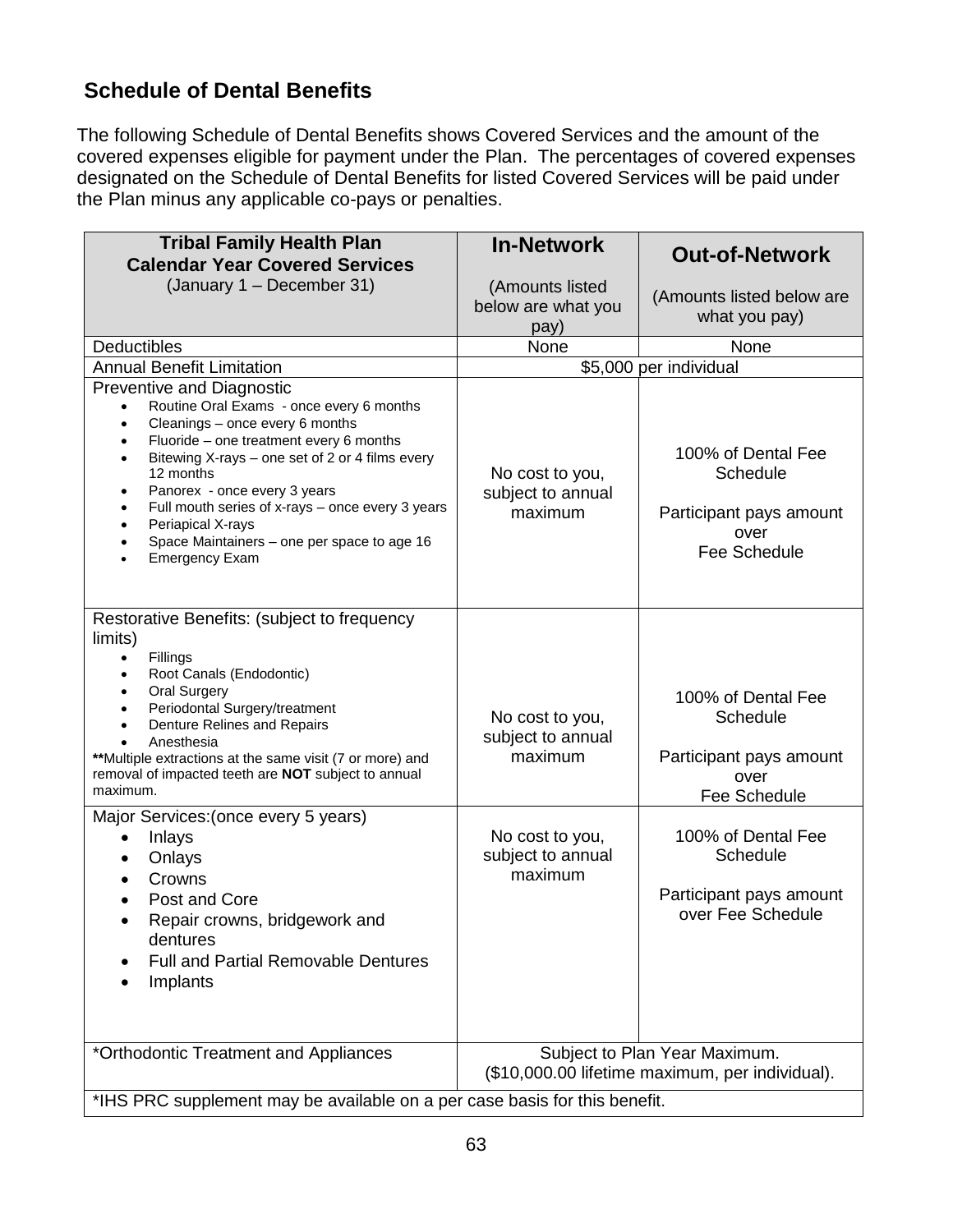#### **Schedule of Pharmacy Benefits**

The following Schedule of Pharmacy Benefits shows Covered Services and the amount of the Covered Expenses eligible for payment under the Plan. The percentages of Covered Expenses designated on the Schedule of Pharmacy Benefits for listed Covered Services will be paid under the Plan minus any applicable co-pays or penalties.

| <b>Prescription Drugs</b>                                                                                                                                                                                                                                                        | <b>Retail Pharmacy</b>                                                                                                                         | <b>PRxN Pharmacy and</b><br><b>Mail Service</b>                                                                                                                                                     |               |
|----------------------------------------------------------------------------------------------------------------------------------------------------------------------------------------------------------------------------------------------------------------------------------|------------------------------------------------------------------------------------------------------------------------------------------------|-----------------------------------------------------------------------------------------------------------------------------------------------------------------------------------------------------|---------------|
|                                                                                                                                                                                                                                                                                  | Up to                                                                                                                                          | Up to                                                                                                                                                                                               | Up to         |
|                                                                                                                                                                                                                                                                                  | 30-day Supply                                                                                                                                  | 30-day Supply                                                                                                                                                                                       | 90-day Supply |
| Generic                                                                                                                                                                                                                                                                          | First Three (3) Fills<br>Free<br>(All subsequent fills<br>must be through<br>$PRxN - see$<br><b>Mandatory Mail</b><br>policy on p. 66)         | Free                                                                                                                                                                                                | Free          |
| <b>Preferred Brand</b>                                                                                                                                                                                                                                                           | First Three (3) Fills<br>Free<br>(All subsequent fills)<br>must be through<br>PRxN <sub>see</sub><br><b>Mandatory Mail</b><br>policy on p. 66) | Free                                                                                                                                                                                                | Free          |
| Non-Preferred Brand                                                                                                                                                                                                                                                              | \$75 co-pay                                                                                                                                    | \$25 Co-pay                                                                                                                                                                                         | \$50 Co-pay   |
| PRxN Compliance Rx:<br>Covered under your Plan at no<br>charge regardless of their<br>placement on the PRxN<br>formulary. Medications in this<br>class include prescriptions for:<br>Blood Pressure, Cholesterol,<br>Heart Disease, COPD/Asthma,<br>Diabetes and Anti-psychotics |                                                                                                                                                | Free                                                                                                                                                                                                | Free          |
| <b>Oral Contraceptives</b><br>(If prescribed by a Physician)                                                                                                                                                                                                                     | Free                                                                                                                                           | Free                                                                                                                                                                                                | Free          |
| <b>Blood Pressure Cuffs/Monitors</b>                                                                                                                                                                                                                                             |                                                                                                                                                | Covered only under prescription drug coverage. Restricted to<br>Plan Participants age 55 years and older; one (1) device every<br>three (3) years. With valid prescription and filled at PRxN only. |               |
| <b>SMOKING CESSATION</b><br>Includes both prescription and<br>over-the-counter medications),<br>when prescribed by a health<br>care provider without prior<br>authorization, for a maximum                                                                                       |                                                                                                                                                | Free                                                                                                                                                                                                | Free          |